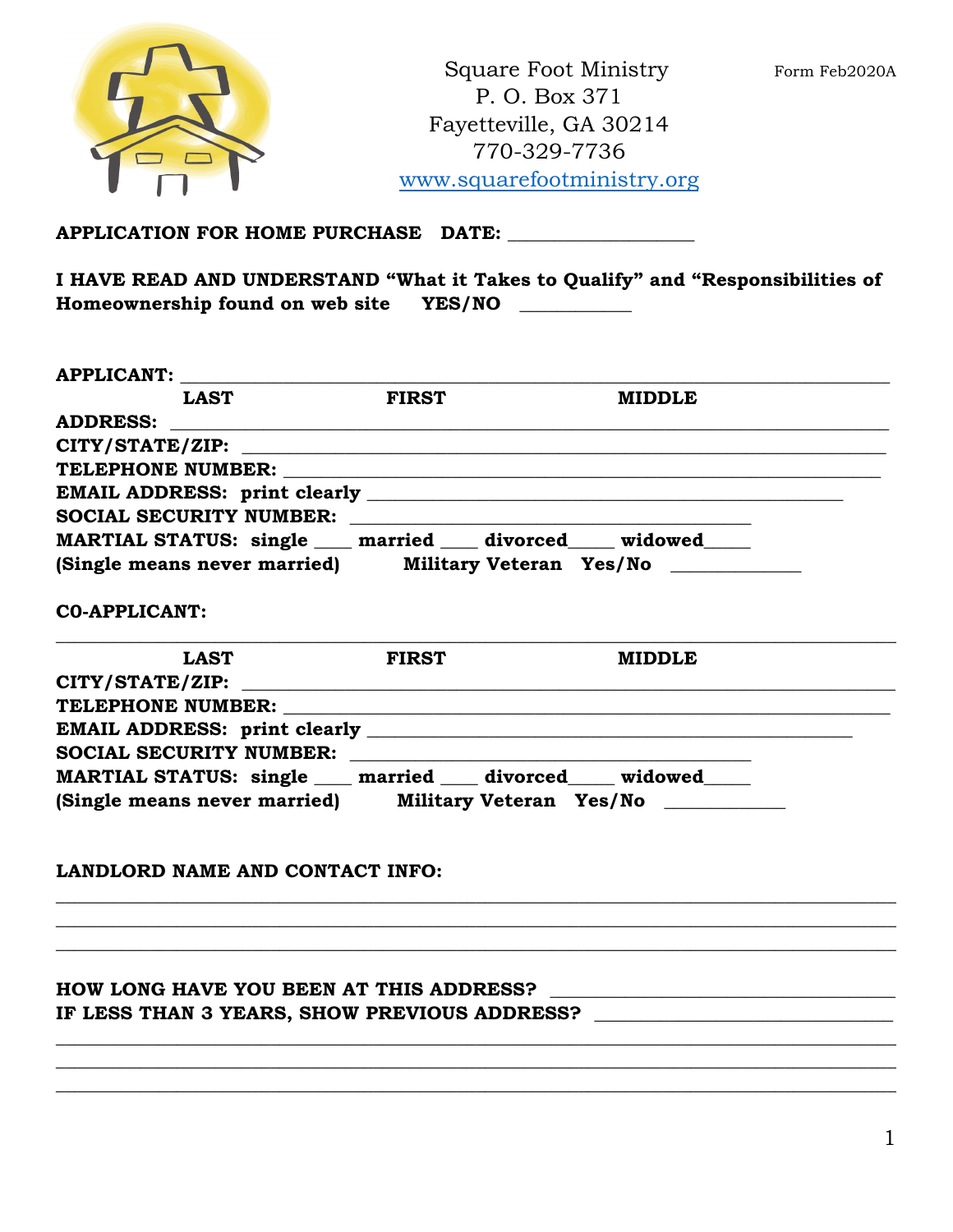## **OTHER HOUSEHOLD MEMBERS** DEI ATIONSUID **NI A MED**

|                                                              | ,我们的人们就会在这里,我们的人们都会在这里,我们的人们都会在这里,我们的人们就会在这里,我们的人们就会在这里,我们的人们就会在这里,我们的人们就会在这里,我们 |                                                                                           |
|--------------------------------------------------------------|----------------------------------------------------------------------------------|-------------------------------------------------------------------------------------------|
|                                                              |                                                                                  |                                                                                           |
| APPLICANT'S CURRENT EMPLOYMENT INFORMATION:                  |                                                                                  |                                                                                           |
|                                                              |                                                                                  |                                                                                           |
|                                                              |                                                                                  |                                                                                           |
|                                                              |                                                                                  |                                                                                           |
| HOW LONG EMPLOYED: SALARY: MONTHLY GROSS                     |                                                                                  |                                                                                           |
| APPLICANT'S PREVIOUS EMPLOYMENT INFORMATION:                 |                                                                                  |                                                                                           |
|                                                              |                                                                                  |                                                                                           |
|                                                              |                                                                                  |                                                                                           |
|                                                              |                                                                                  |                                                                                           |
| HOW LONG EMPLOYED: SALARY: MONTHLY GROSS                     |                                                                                  | the control of the control of the control of the control of the control of the control of |
|                                                              |                                                                                  |                                                                                           |
| CO-APPLICANT'S CURRENT EMPLOYMENT INFORMATION:               |                                                                                  |                                                                                           |
|                                                              |                                                                                  |                                                                                           |
|                                                              |                                                                                  |                                                                                           |
|                                                              |                                                                                  | the control of the control of the control of the control of the control of the control of |
| HOW LONG EMPLOYED: _________ SALARY: MONTHLY GROSS__________ |                                                                                  |                                                                                           |
| CO-APPLICANT'S PREVIOUS EMPLOYMENT INFORMATION:              |                                                                                  |                                                                                           |
| <b>NAME OF THE COMPANY:</b>                                  |                                                                                  |                                                                                           |
|                                                              |                                                                                  |                                                                                           |
|                                                              |                                                                                  |                                                                                           |
| SUPERVISOR: <u>_______________________</u>                   |                                                                                  |                                                                                           |
| HOW LONG EMPLOYED: _________ SALARY: MONTHLY GROSS_          |                                                                                  |                                                                                           |
| <b>OTHER INCOME (PER MONTH):</b>                             |                                                                                  |                                                                                           |
| SSI: ____ DISABILITY ____ CHILD SUPPORT ____ OTHER ____      |                                                                                  |                                                                                           |
| WHO RECEIVES THE ABOVE?                                      |                                                                                  |                                                                                           |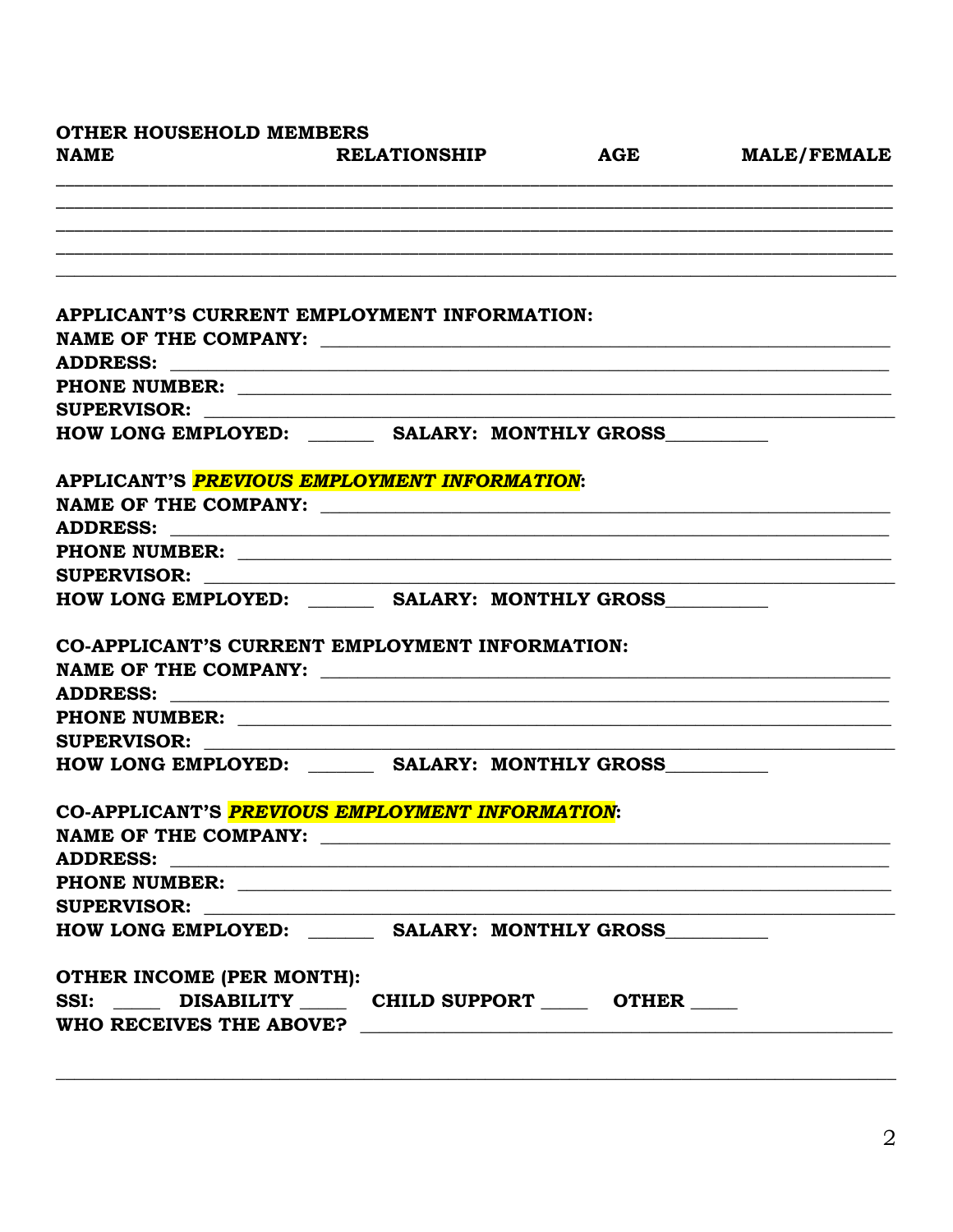| HAS APPLICANT EVER FILED BANKRUPTCY?                                             |  |  |  |  |  |
|----------------------------------------------------------------------------------|--|--|--|--|--|
| IF YES, HAS IT BEEN DISCHARGED? __________ DATE: _______________________________ |  |  |  |  |  |
| HAS CO-APPLICANT EVER FILED BANKRUPTCY?                                          |  |  |  |  |  |
| IF YES, HAS IT BEEN DISCHARGED? __________ DATE: _______________________________ |  |  |  |  |  |
| LIST ANY OUTSTANDING JUDGMENTS, LIENS, WARRANTS CURRENTLY IN EFFECT:             |  |  |  |  |  |
| PLEASE LIST ALL MONTHLY EXPENSES:                                                |  |  |  |  |  |
|                                                                                  |  |  |  |  |  |
|                                                                                  |  |  |  |  |  |
|                                                                                  |  |  |  |  |  |
|                                                                                  |  |  |  |  |  |
|                                                                                  |  |  |  |  |  |
|                                                                                  |  |  |  |  |  |
|                                                                                  |  |  |  |  |  |
|                                                                                  |  |  |  |  |  |
|                                                                                  |  |  |  |  |  |
|                                                                                  |  |  |  |  |  |
| AUTO INSURANCE:                                                                  |  |  |  |  |  |
|                                                                                  |  |  |  |  |  |
|                                                                                  |  |  |  |  |  |
| TOTAL MONTHLY EXPENSES: NATIONAL MONTHLY                                         |  |  |  |  |  |

## **CREDIT SCORE ALONG WITH COPY OF COMPANY PROVIDING IT:**

**PLEASE ATTACH A RECENT CREDIT REPORT. THIS CAN BE OBTAINED WITHOUT CHARGE FROM EXPERIAN, TRANSUNION, OR EQUIFAX ONLINE.** 

**CHURCH HOME: (NOT REQUIRED)** 

**SQUARE FOOT MINISTRY requires homeowners to actively participate in the building of their home and others in the area. Please describe who in your family or friend network would assist you in this.** 

 $\_$  , and the contribution of the contribution of  $\mathcal{L}$  , and  $\mathcal{L}$  , and  $\mathcal{L}$  , and  $\mathcal{L}$  , and  $\mathcal{L}$ \_\_\_\_\_\_\_\_\_\_\_\_\_\_\_\_\_\_\_\_\_\_\_\_\_\_\_\_\_\_\_\_\_\_\_\_\_\_\_\_\_\_\_\_\_\_\_\_\_\_\_\_\_\_\_\_\_\_\_\_\_\_\_\_\_\_\_\_\_\_\_\_\_\_\_\_\_\_\_\_\_\_\_\_\_\_\_\_\_\_

**\_\_\_\_\_\_\_\_\_\_\_\_\_\_\_\_\_\_\_\_\_\_\_\_\_\_\_\_\_\_\_\_\_\_\_\_\_\_\_\_\_\_\_\_\_\_\_\_\_\_\_\_\_\_\_\_\_\_\_\_\_\_\_\_\_\_\_\_\_\_\_\_\_\_\_\_\_\_\_\_\_\_\_\_\_\_\_\_\_\_**